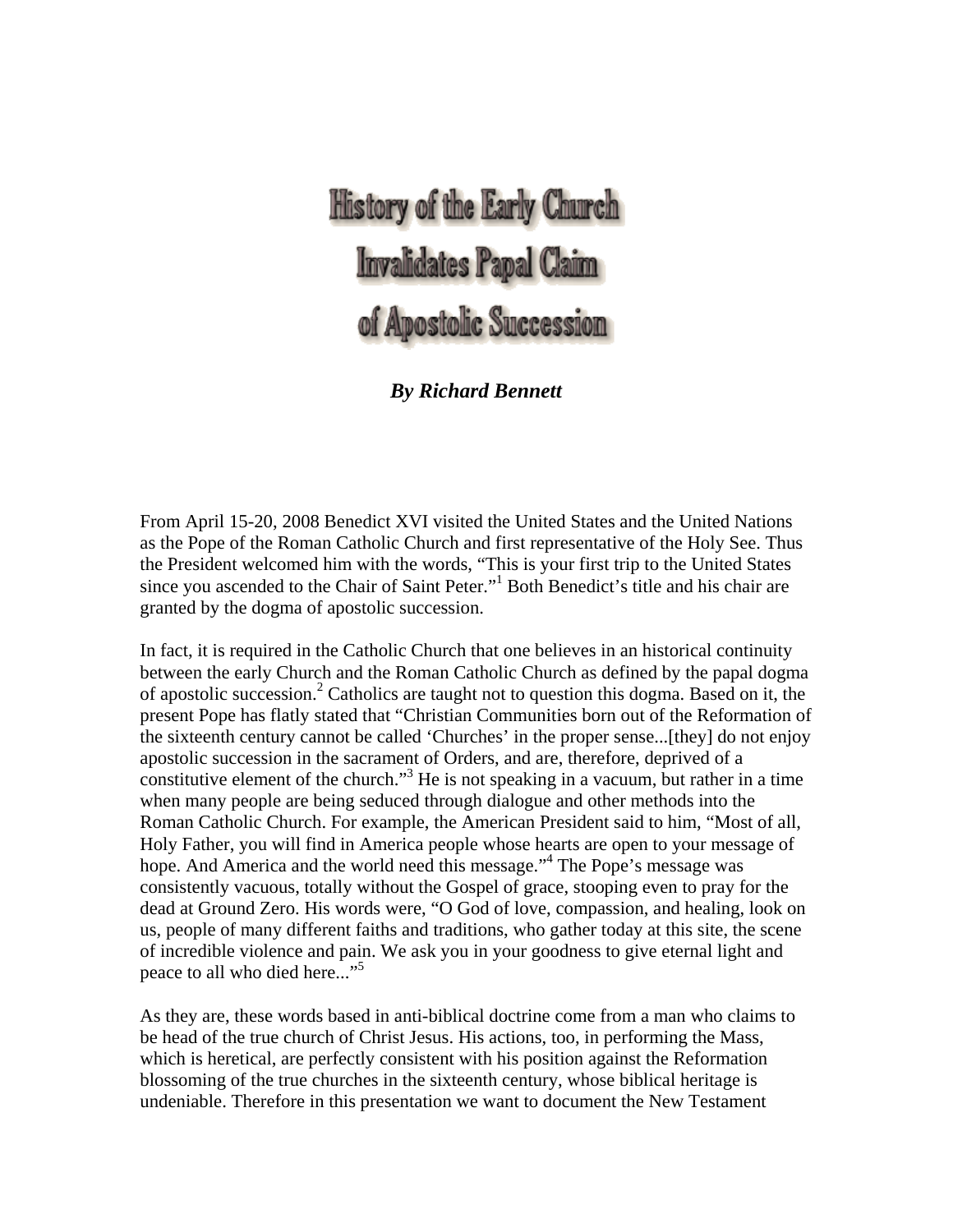concept of church and give historical data showing that the biblical concept of church was indeed lived in the times after the Apostles and prior to the Reformation.

#### **Biblical Concept of Church**

Christ Jesus founded His church on the Gospel message that He is "*the Christ*" (the Anointed-Messiah) and "*the Son of the Living God*."<sup>6</sup> After the Lord's glorification, the Holy Spirit empowered all the believers that were assembled at Jerusalem to take the Gospel throughout the world. According to the New Testament, the first church to be established was the church in Jerusalem. It was from there that the believers went forth with the Gospel. They were the "*church which was at Jerusalem*; *and they were all scattered abroad throughout the regions of Judea and Samaria*, *except the apostles*."<sup>7</sup> The New Testament also records the establishment of the local churches in Judea and Samaria. The Gospel then spread to cities in Cypress and to Antioch. When the believers in Jerusalem heard that the people in Antioch had received the Gospel, they sent Barnabas to them. Barnabas first went to Tarsus to fetch Paul. Together they spent a whole year at Antioch teaching the Gospel of grace though faith alone in Christ Jesus. It was there that those who believed the Gospel were first called Christians. The Apostle Paul appointed elders<sup>8</sup> and deacons in these local churches. These offices, however, are not the very essence of the church; rather, they function for teaching and administration so that the assembly is orderly. The unifying center of the assembly of believers is not the structure of the group, as the Pope maintains, but rather it is the Gospel.

The Greek word "ekklesia" literally means "the called out ones." In the New Testament it is applied to the whole company of believers throughout the present era, of whom Christ said, "*I will build my Church*."<sup>9</sup> The Apostle Paul's definition under the direction of the Holy Spirit is that the church is Christ's body.<sup>10</sup> Most regularly the word signifies the local assembly of believers. The central feature of the New Testament letters is the Gospel of grace through faith alone as, for example, in the letter to the believers at Ephesus, "*For by grace are ye saved through faith*; *and that not of yourselves*: *it is the gift of God*: *Not of works*, *lest any man should boast*."11 The expression "the church of God" was collective, as when the Apostle wrote, "*give none offence*, *neither to the Jews*, *nor to the Gentiles*, *nor to the church of God,*" 12 meaning the believers as distinguished from the Jews and Gentiles. The ordinary believers are continually called the "church" as the Apostle addressed them, "*unto the church of God which is at Corinth*, *to them that are sanctified in Christ Jesus*."13 "*And when this epistle is read among you*, *cause that it be read also in the church of the Laodiceans*."14 The church was simply the community of believers. All the messages given by the Lord through the Apostle John were also to local churches.<sup>15</sup>

The unifying factor that designated early local churches was the Gospel. These local churches believed and taught the Gospel of God's grace. That Gospel was for them "*the power of God unto salvation to every one that believeth.*<sup>"16</sup> Faith alone, consistent with the Scriptures, was the means by which the believers entered into the salvation purchased by the perfect life and sacrifice of Christ Jesus. Across Europe and Asia, local churches were established as ordinary believers spread the Gospel.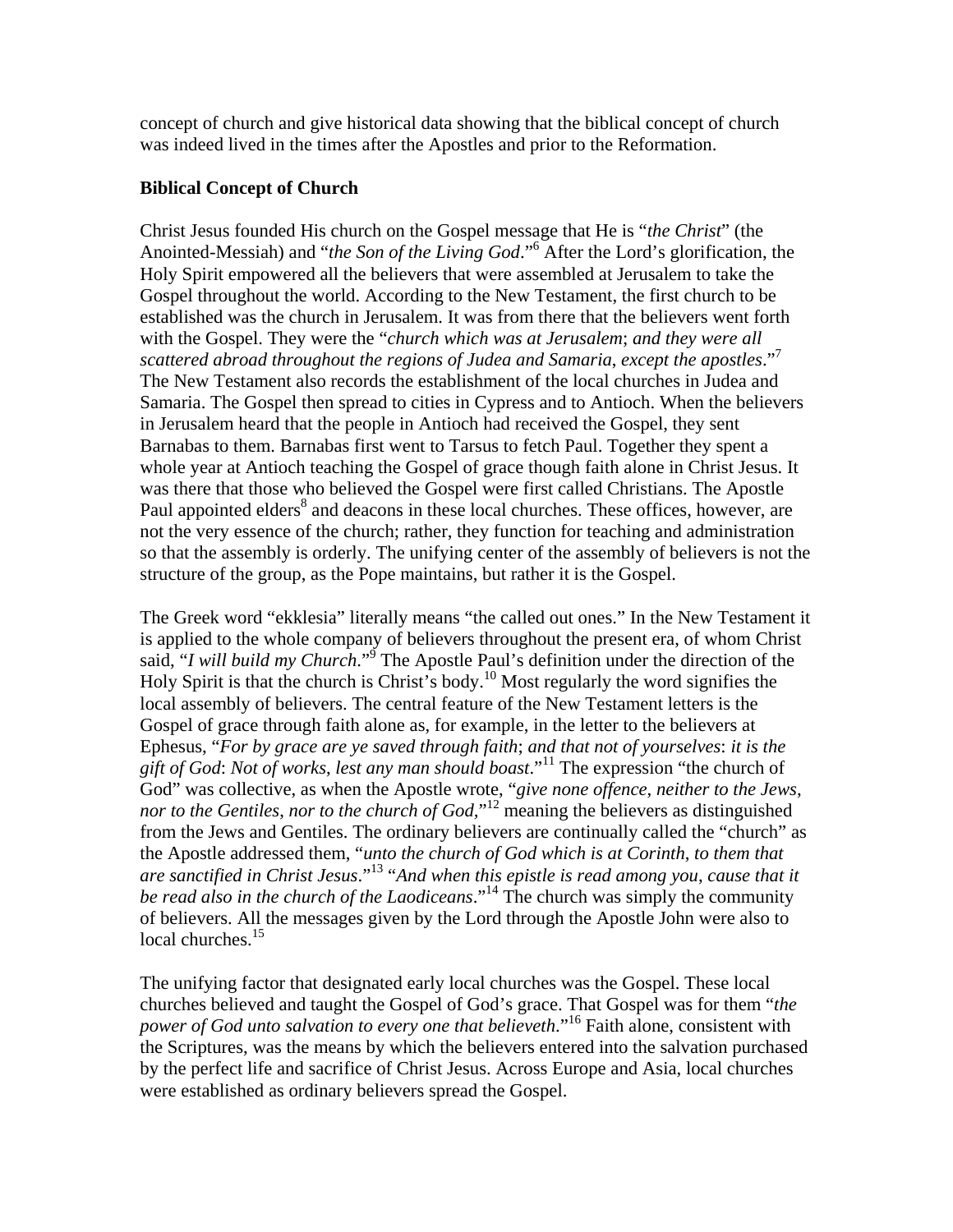#### **The Roman Catholic Concept of Church**

The Vatican requires that Catholics profess that there is an historical continuity between the church founded by the Lord Jesus Christ and the Roman Catholic Church. To assess the validity of the Catholic belief, it needs to be held firmly in mind that the Roman Catholic Church means something quite different by the word "Church" than the New Testament does. While the teaching Magisterium does mention the Church as "the People of God," "the Body of Christ," and "the Temple of the Holy Spirit," the emphasis is always on the authority and mission of the papal organizational system. Thus Rome teaches, "He [Christ] instituted the Church. He gave her authority and mission, orientation and goal..."17 How this claimed power structure is exercised is clearly laid out by the Roman Catholic system: "There is no offense, however serious, that the Church cannot forgive."<sup>18</sup> "Priests have received from God a power that he has given neither to angels nor to archangels.... God above confirms what priests do here below."<sup>19</sup> "'Believing' is an ecclesial act. The Church's faith precedes, engenders, supports and nourishes our faith. The Church is the mother of all believers. 'No one can have God as Father who does not have the Church as Mother.<sup>'"20</sup> The claimed absolute power of the papal hierarchical system is totally contrary to the New Testament concept of the church as "the assembly of believers." The Papacy's lust for power is so insatiable that it claims power for itself, which rightfully belongs to the Holy Spirit. Thus the Magisterium officially teaches, "For the Roman Pontiff, by reason of his office as Vicar of Christ, and as pastor of the entire Church has full, supreme, and universal power over the whole Church, a power which he can always exercise unhindered."<sup>21</sup> How does such dogma reflect any historical continuity with biblical doctrine and the practice of the authentic early church?

# **Early Believers and Scripture**

The early believers held to the Scriptures as being the absolute Word of God's truth. The early Church understood apostolic doctrine as the written Word of God. From the very start of the post-apostolic age in the writings of such Apostolic Fathers as Ignatius, Polycarp, Clement, and Barnabas, there was an exclusive appeal to the Scriptures for the positive teaching of doctrine and for defense against heresy. In the writings of these men, the authority cited is that of the Old and New Testaments. In the written texts of the apologists, such as Justin Martyr and Athenagoras, the same exclusive appeal to Scripture is evident. There was no appeal in any of these writings to the authority of an extrabiblical tradition as a separate body of revelation. Rather, it is in the writings of Irenaeus and Tertullian in the mid to late second century that the concept of an apostolic tradition, which was handed down in the Church in oral form, was first encountered. Irenaeus and Tertullian stated forcefully that all the teachings of the bishops that were given orally were rooted in Scripture and could be proven from the written Scriptures.

# **Examples of Early Believers Testifying to the Gospel**

Polycarp of Smyrna (born c. 69) died a martyr somewhere around the year 155. He testified to being saved through grace and Christ Jesus, "...the Lord Jesus Christ...in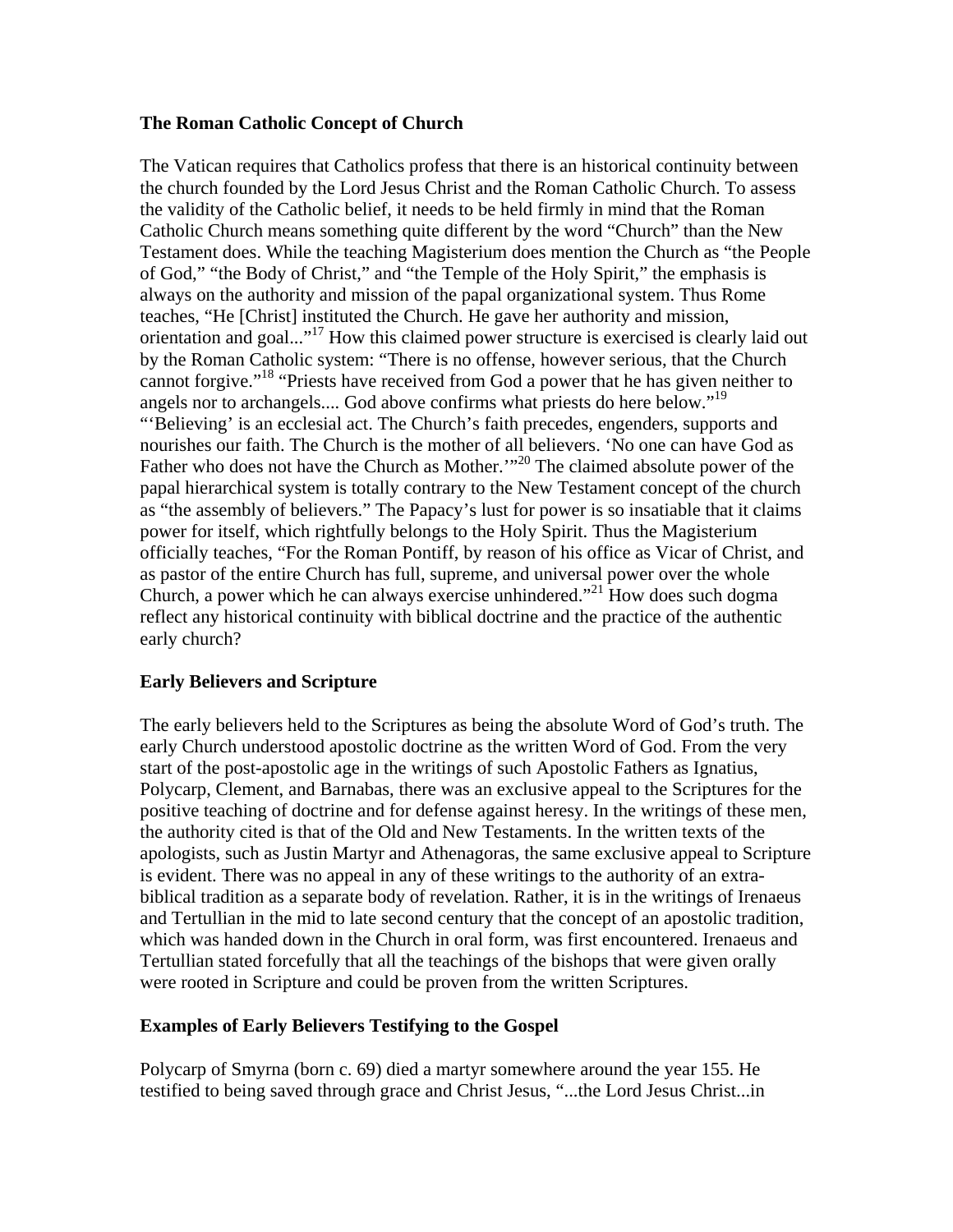whom you believe...knowing, that through grace ye are saved, not from works, but by the will of God, through Christ Jesus."<sup>22</sup>

Clement of Rome, who died about the year 100, wrote of being justified by faith, "...Therefore, we also, being called through his (God's) will in Christ Jesus, are not justified through ourselves, neither through our own wisdom or understanding or piety or works...but through Faith."<sup>23</sup>

Justin Martyr (c. 100—165) wrote of being righteous before God on account of faith. He stated, "It was not by reason of circumcision that Abraham was testified of God to be righteous, but on account of faith. For, before he was circumcised, it was said of him: Abraham believed in God; and it was imputed unto him for righteousness."<sup>24</sup>

Irenaeus, who died about the year 190, or as late as 202, clearly explained the Gospel message in Romans, Chapter Three: "When Christ came, he accomplished all things: and still, in the Church, continues to accomplish the New Testament, foretold by the Law, even to consummation. As also the Apostle Paul says in his Epistle to the Romans: but now, without the Law, the righteousness of God is manifested, being testified of by the Law and the Prophets: for the just shall live by faith. But, that the just shall live by faith, had been foretold by the Prophets."<sup>25</sup>

Clement of Alexandria, a contemporary of Justin and Irenaeus in the late second and early third century, gave evidence to the Gospel of grace when he wrote, "Abraham was justified, not from works, but from faith. After the end of life, therefore, it is no profit to men even though now they shall have performed good works, unless they have faith."<sup>26</sup>

Athanasius, in the fourth century, likewise testifies of grace and redemption in a clear-cut Gospel message, "Not from these, but from faith, a man is justified; as also was Abraham. Having thus discussed such points, the Apostle shews again: that, in no other manner, can there be redemption and grace to Israel and to the Gentiles, except the original sin, which through Adam passed unto all, be loosed. But this, says he, can be blotted out though no other than through the Son of God.... For it was impossible, that any other should loose this transgression. Thus, as through one man sin entered into the world: thus also, through one man, grace came upon all."<sup>27</sup>

#### **Extensive Growth and Severe Persecution**

The spread of the Christian faith during the first three centuries was rapid and extensive. In the providence of God, the main reasons for this were the fidelity and zeal of the preachers of the Gospel, the heroic deaths of the martyrs, the translation of the Scriptures into the languages of the Roman world, and the well-developed and expansive Roman road system over which the Gospel was carried. Under the Emperor Septimius Severus (193-211), Christians suffered appallingly. The most severe persecution was under the Emperor Diocletian and his co-regent, Galerius, during the years 303-311. Yet, far from exterminating the Christians and the Gospel, the persecution purified those who preached and increased their ability to give the Gospel message.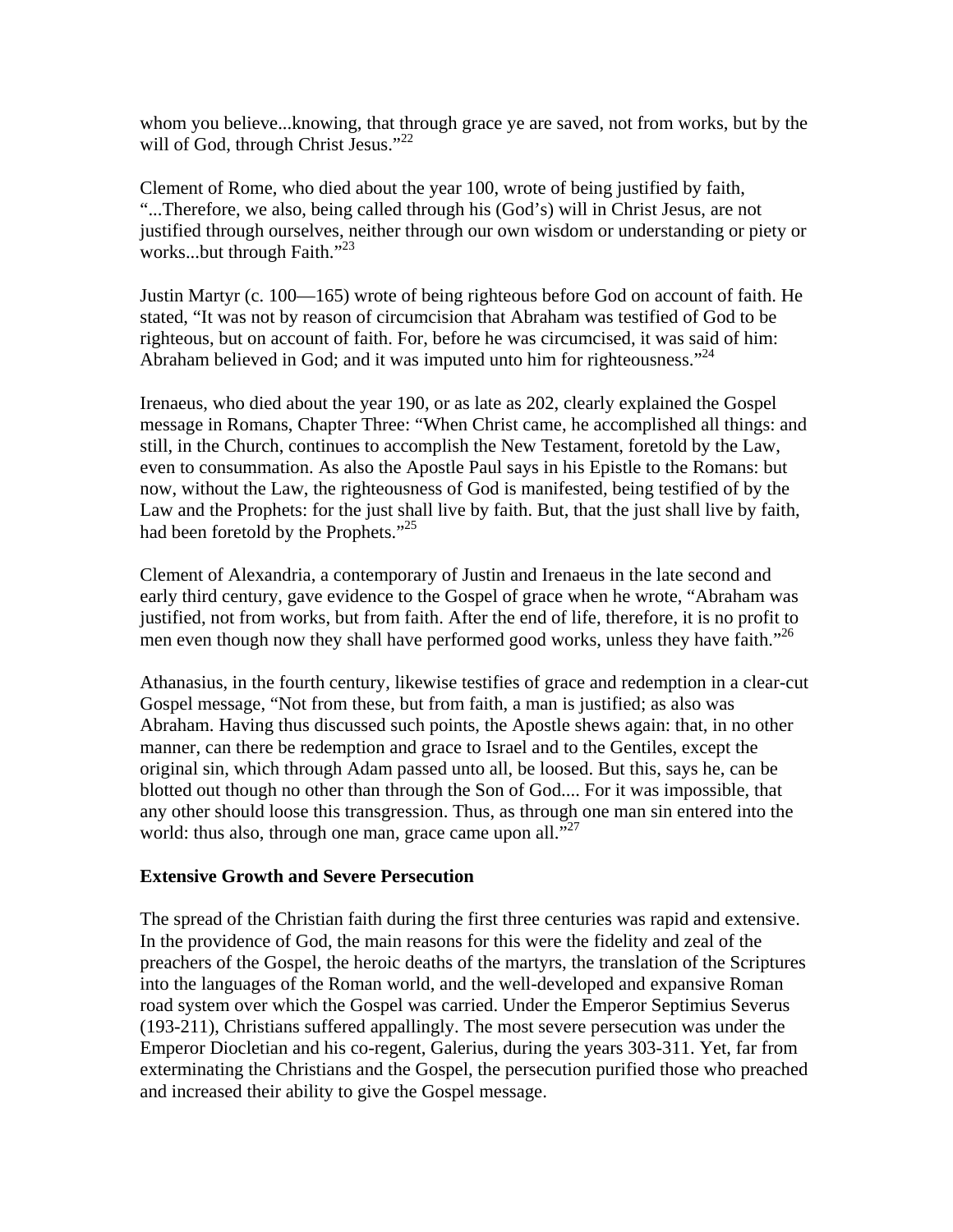#### **Early Church**: **Northern Italy and the Cottian Alps**

Since at least the late eleventh century, $^{28}$  the Roman Catholic Church has loudly alleged that the early churches, in what is known today as Northern Italy,<sup>29</sup> were simply those churches that had fallen away from the authority of the Bishop of Rome. However, Peter Allix, writing in 1690, shows clearly that these churches were established locally from apostolic times and were not under the Bishop of Rome at any time before the eleventh century. Of their doctrine and practice he states, "It is sufficient to make them deserve the name of apostolical, that they received the doctrine of the Apostles, as a pledge from the hand of their first disciples, which they preserved so very tenderly throughout the following ages."30 Allix's rebuttal of the Roman Catholic charge uses quotations from these churches' liturgy and from records of the practice of their faith, which regularly included record of increasing disagreement with the Bishop of Rome. At times, Allix quotes the records of the Roman Catholic Church against the believers, showing that the very things of which the Roman Church was accusing them were in fact biblical.

According to Faber, in about the year 406, Vigilantius, a native of Aquitaine, published a treatise in answer to Jerome's defense of his [Jerome's] departure from Scripture. In it, Vigilantius "attacked the notion that celibacy is the duty of the clergy; censured...the figment that they [martyrs] are potent intercessors at the throne of grace; ridiculed the blind and almost idolatrous reverence which was paid to their relics; exposed the folly of burning tapers, like the Pagans, before their shrines, in broad day-light; detected the pretended miracles said to be wrought by their senseless remains...pointed out the useless absurdity of pilgrimages either to Jerusalem or to any other reputed sanctuary."<sup>31</sup> Although Vigilantius's treatise is no longer extant, this information comes from Jerome as he seeks to refute Vigilantius during the course of their exchanges. According to Jerome, who resided in Jerusalem, Vigilantius "wrote from a region, situated between the waves of the Adriatic and the Cottian Alps." Nor was Jerome able to have Vigilantius extirpated from this region, where he worked as a presbyter, because the bishop of the area agreed with Vigilantius. Faber's point is this:

This district [where Vigilantius was residing] on the eastern side of the Cottian Alps is the precise country of the Vallenses. Here they *claim* to have lived at least from the time of Pope Sylvester; and *here*, in point of *fact*, as we may presumptively gather from the present remarkable statement of Jerome, that they were actually settled as early as in and before the year 406....

Here, therefore, only seventy years after the death of Pope Sylvester, we actually find a Church in the valleys of the Cottian Alps, the theological condition of which exactly corresponds with the account handed down, from generation to generation, among the Vallenses themselves: that is to say, we actually find a Church, in the very region where the account teaches us to seek it, protesting, through the mouth of its approved pastor, Vigilantius...against the superstitions of the times, and, in its estimate of those superstitions, openly differing from the bishops of the corrupt Church of Rome.<sup>33</sup>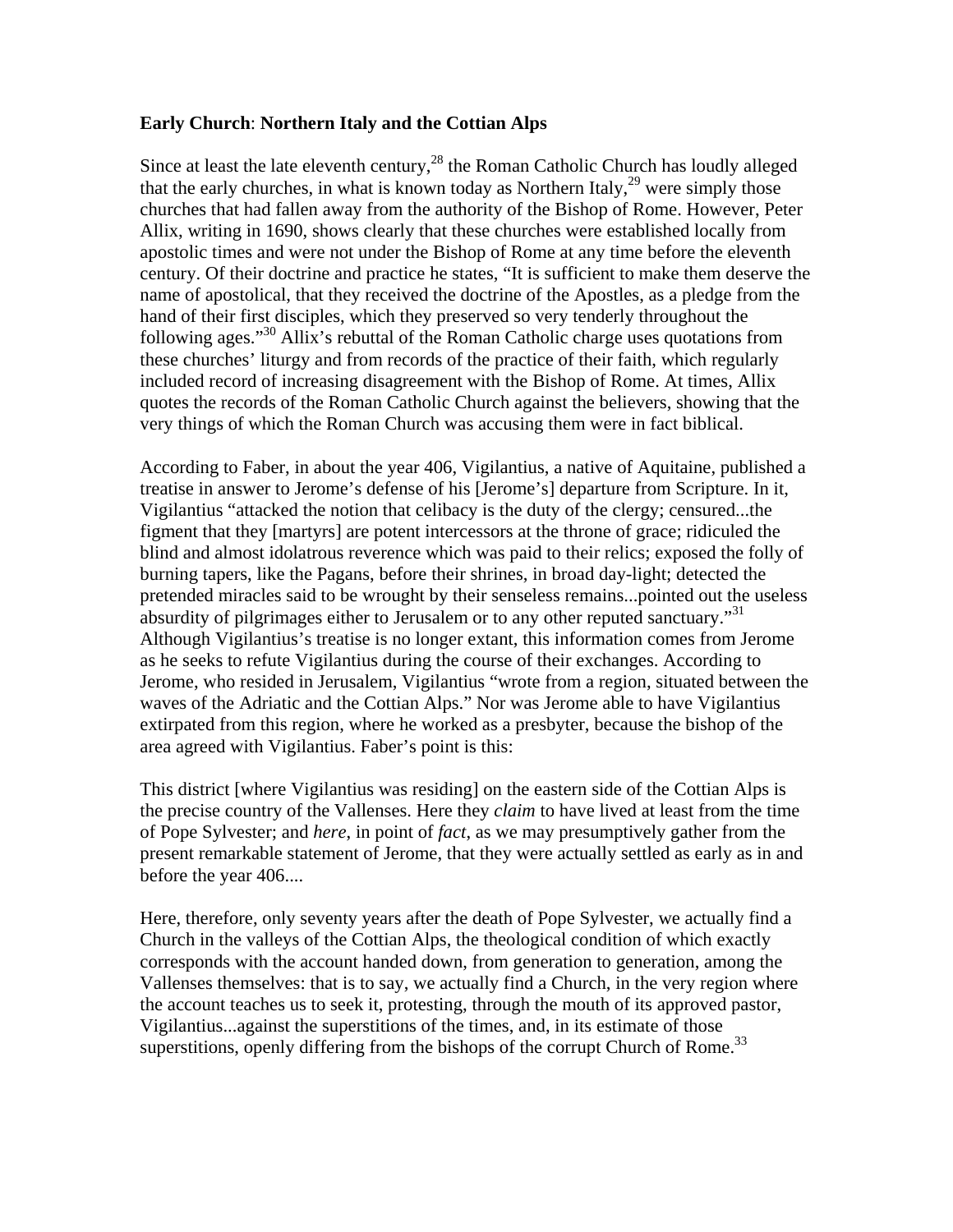The Roman Catholic claim for dominion in the area is refuted by the written record of Jerome's correspondence with Vigilantius. Further, Pope Pelagius I (555) lamented that "The Bishops of Milan do not come to Rome for ordination," and this was in accordance with "an ancient custom of theirs."<sup>34</sup> Allix further notes, "In the year 590, the Bishops of Italy and of the Grisons, to the number of nine, rejected the Communion of the Pope, as of an heretic...protesting [to the Emperor] that they could not communicate with Pope Gregory the First." <sup>35</sup>

Allix documents the fact that even in the ninth century the churches of Northern Italy were still not under the yoke of papal authority. Rather they were able to hold out until after the death of Claude, Bishop of Turin. Claude, in the mid-ninth century, staunchly defended his diocese against Rome while simultaneously and indefatigably teaching the Gospel and the Bible throughout his diocese by preaching and by writing. Wylie confirms that it was not until the mid-eleventh century that the churches on the plains of Northern Italy finally succumbed to papal authority. Even then the churches in the valleys of the Cottian Alps held true to the Bible in their faith and practice. These are they who were known as the Vaudois, or People of the Valleys. $36$ 

Faber shows from the text of the Vaudois poem, *Noble Lesson*, which has imbedded in it the date of 1100, that the language in which the document is written is "derived, **without any intervention of an older derivative language**, from the decomposed stock of its parent Latin." This was the language of the Vaudois who had retreated to the valleys of Italian Cottian Alps during the second, third, and fourth centuries. Since the *Noble Lesson*  was one of their documents, it shows conclusively that the language of the Vaudois had not changed substantially in all the centuries they lived hidden in their valleys. This confession of faith in poetic form was used to teach their children "*the faith once delivered to the saints*." Here, then, are conclusive pieces of evidence—Jerome's recording of Vigilantius in 406, Claude Bishop of Turin in the early 800's, and the language in which the *Noble Lesson* (written in 1100) and other earlier original documents which Samuel Morland procured in 1655—that the Vaudois or Vallenses really were preserved by God in the line of unbroken apostolic faith from the early centuries through the Reformation.

It should be noted, the Vaudois are sometimes called Waldenses. The Roman Catholic Church's consistent policy has been to try to confuse the origin of the early churches of the Valleys. It contended that it was Peter Waldo who established these churches, thus maintaining that they were heretics rather than the true church. However, the still extant historical facts make it clear that the Papacy's long record of revisionist history is as false today as it was at its inception many centuries ago. One very important fact is that Peter Waldo was not known before 1160 while the *Noble Lesson* was written in 1100. In 1690 Allix contends, "it is not true that [Peter] Waldo gave this name to the inhabitants of the valleys: They were called Wallenses, or Vaudés, before his time, from the valleys in which they dwelt. This we find...in Ebrardus de Bethune, who wrote in the year 1212, where he asserts, that they called themselves Wallenses...because they abode in the 'valley of tears.' so that we see that this etymology rather has respect to the place where they lived, which was in the valleys of Piedmont, than to the name of Peter Waldo."<sup>37</sup>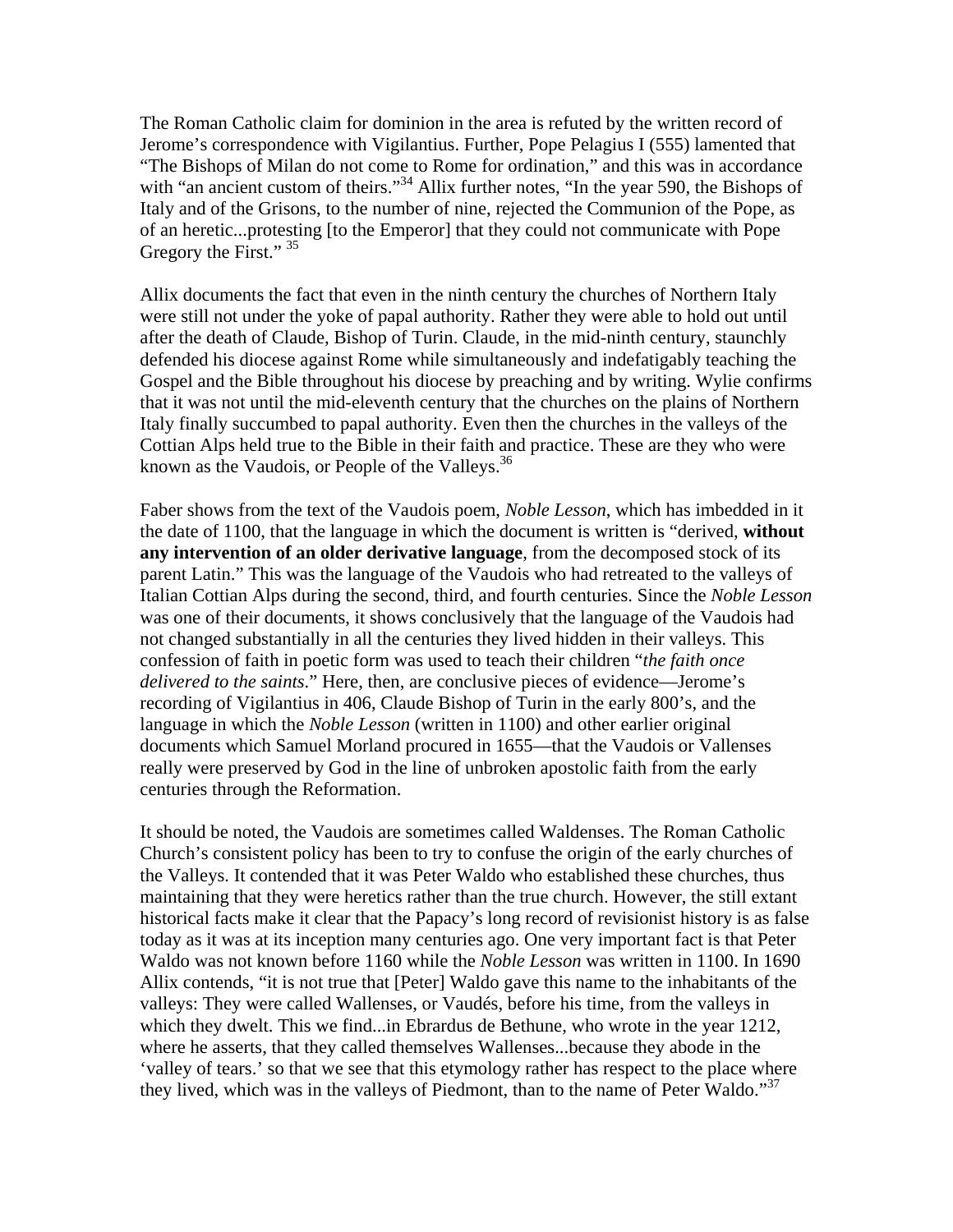The testimony of the Vaudois, both in their writing and in their practice, showed that the authority of the Bible continued to be their rule of life.<sup>38</sup> The first distinguishing principle of the Waldenses bore on their daily conduct, and was summed up in the words of the apostle: "*We ought to obey God rather than men*."<sup>39</sup> The second principle was the authority and popular use of the Holy Scriptures, which they had in their native language. There were those among them who could quote the entire Bible from memory. The third distinguishing principle was the importance of preaching and the rights of believing men to exercise that function. To these fundamental principles, based on the Sermon on the Mount, the Vaudois added the rejection of oaths, the condemnation into purgatory, and prayers for the dead. There are only two ways after death, they declared—the way to heaven and the way to hell. The pre-Reformation Vaudois faith and practice touched many people through those dark centuries. They regularly sent out missionaries (many of whom were merchants) to evangelize Europe, and these missionaries attracted converts from many sources. They were, however, to suffer terribly for their faith.

It is an historical fact that these churches of Northern Italy, which had remained faithful to the Scripture from the time of their establishment in the second, third, and fourth centuries through the Reformation, were the true churches. The Papal Church clearly was, and is still today, the heretical schismatic. It is the historical account of these ancient biblical churches in northern Italy and southern France that the Roman Catholic Church has been trying for at least the past nine centuries to wipe out—ethnic cleansing of them by crusades and six hundred years of Inquisition against them, by destruction of the records of their testimony, and by revisionist history. It is by the providence of God that to this very day Papal Rome has not succeeded.

#### **The Paulician Churches from the First Century**

The Paulician churches were of apostolic origin, and they were planted in Armenia in the first century. "Through Antioch and Palmyra the faith must have spread into Mesopotamia and Persia; and in those regions become the basis of the faith as it is spread in the Taurus mountains as far as Ararat. This was the primitive form of Christianity. The churches in the Taurus range of mountains formed a huge recess or circular dam into which flowed the early Paulician faith to be caught and maintained for centuries, as it were, a backwater from the main for centuries."<sup>40</sup> The earliest center of Christianity in Armenia was at Taron, which was the constant home and base of operations of the Paulicians. They claimed that they were of apostolic origin. Upon this point Adeney says, "Therefore, it is quite arguable that they should be regarded as representing the survival of a most primitives type of Christianity...Ancient Oriental Baptists, these people were in many respects Protestants before Protestantism."<sup>41</sup>

In the eighth century the Paulicians, scattered by persecution, spread westward through Bulgaria and along the northern coast of the Mediterranean as far as the Pyrenees Mountains. Many settled in southern France where they became known as the Albigenses. All along the way, the Paulicians planted local churches, which continued strong in biblical doctrine and practice.<sup>42</sup> They did not recognize persons of other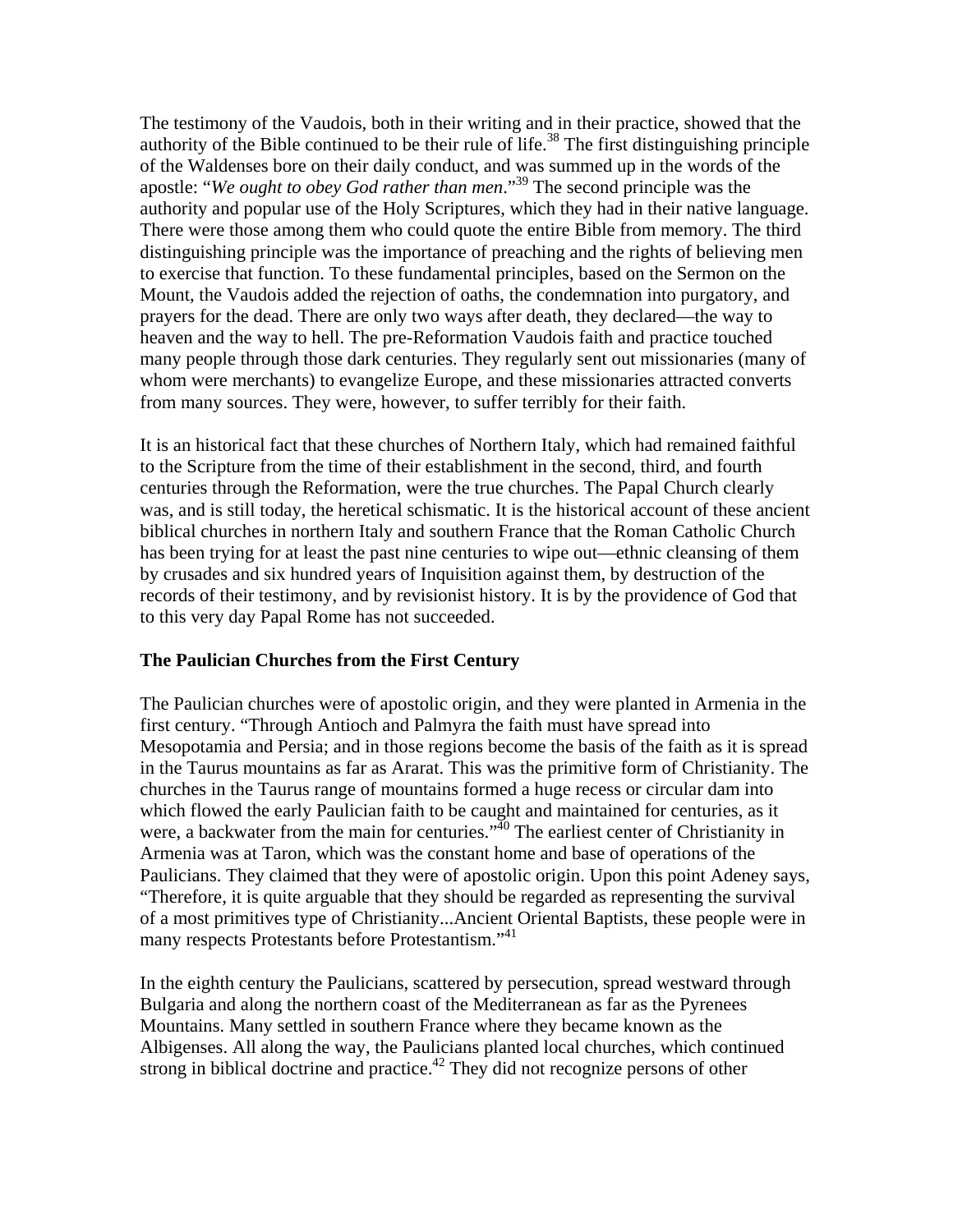communions as belonging to the churches. "We do not belong to these," they said. "They have long ago broken connection with the church and have been excluded." $\frac{3}{43}$ 

### **Pre-Reformation Missionaries to Europe**

From the year 405, when Patrick arrived in Ireland, there were more than six hundred years of fruitfulness from the clarity of the Gospel message preached by Patrick and those who worked with him. There were many famous Irish missionaries like Patrick, such as Columba, Columbanus, Kilian and Forannan, who carried the Gospel well up to the tenth century to Britain, Germany, France, Switzerland, Italy, and beyond with the same truthfulness as Patrick. From at least the eleventh century onward, the Vaudois sent their missionaries, called Barbes, throughout Europe. They carried the same Gospel message, as did the Irish missionaries. In 1209, the Papacy began its first crusade against European believers, starting with the Albigenses in southern France. Those who could escape did. They spread the Gospel wherever they were scattered. In about 1332, Pope John XXII sent his inquisitors into the territory of the Vaudois to execute the laws of the Inquisition against these believers. From then on, the Vaudois were scattered throughout France, the Low Countries, Germany, Poland, Bohemia, Moravia, England, Calabria, Naples, and further. They, too, spread the Gospel wherever they went.  $44$ 

# **The Legacy of the Early Church**

We have identified the true Church of the Lord Jesus Christ by two marks—they hold to the sole authority of Scriptures and to the true Gospel. We have briefly documented the true Church of the Lord Jesus Christ as it existed in various countries before the Reformation of the sixteenth century. Down through the centuries, these believers were scattered from Jerusalem to the Piedmont valley of Italy, to France, Spain, Scotland, Ireland, England, and throughout all of Europe. We have documented various peoples honoring the true faith, and bearing the Scriptural truth.

# **Conclusion**

The stark reality of the facts of history of the true church permeated with the Gospel of God's grace in doctrine and practice utterly voids the papal assertion of an historical continuity between the early believers and the papal church via their dogma of apostolic succession. Rather the Roman Catholic Church is the proven schismatic from the Church of the Lord Jesus Christ.

As the true church saw (prior to the Reformation and the Reformers), the papal system with its blasphemies against the redeeming work of the Lord Jesus Christ, its idolatry and Inquisition, its claim to apostolic succession—all these show "*the woman*" "*sitting upon the scarlet*-*colored beast*."45 The same "*woman drunken with the blood of the saints and*  with the blood of the martyrs of Jesus<sup>",46</sup> is still today making merchandise of the souls of men while purporting to "dialogue" with true Christians as "brothers and sisters in Christ."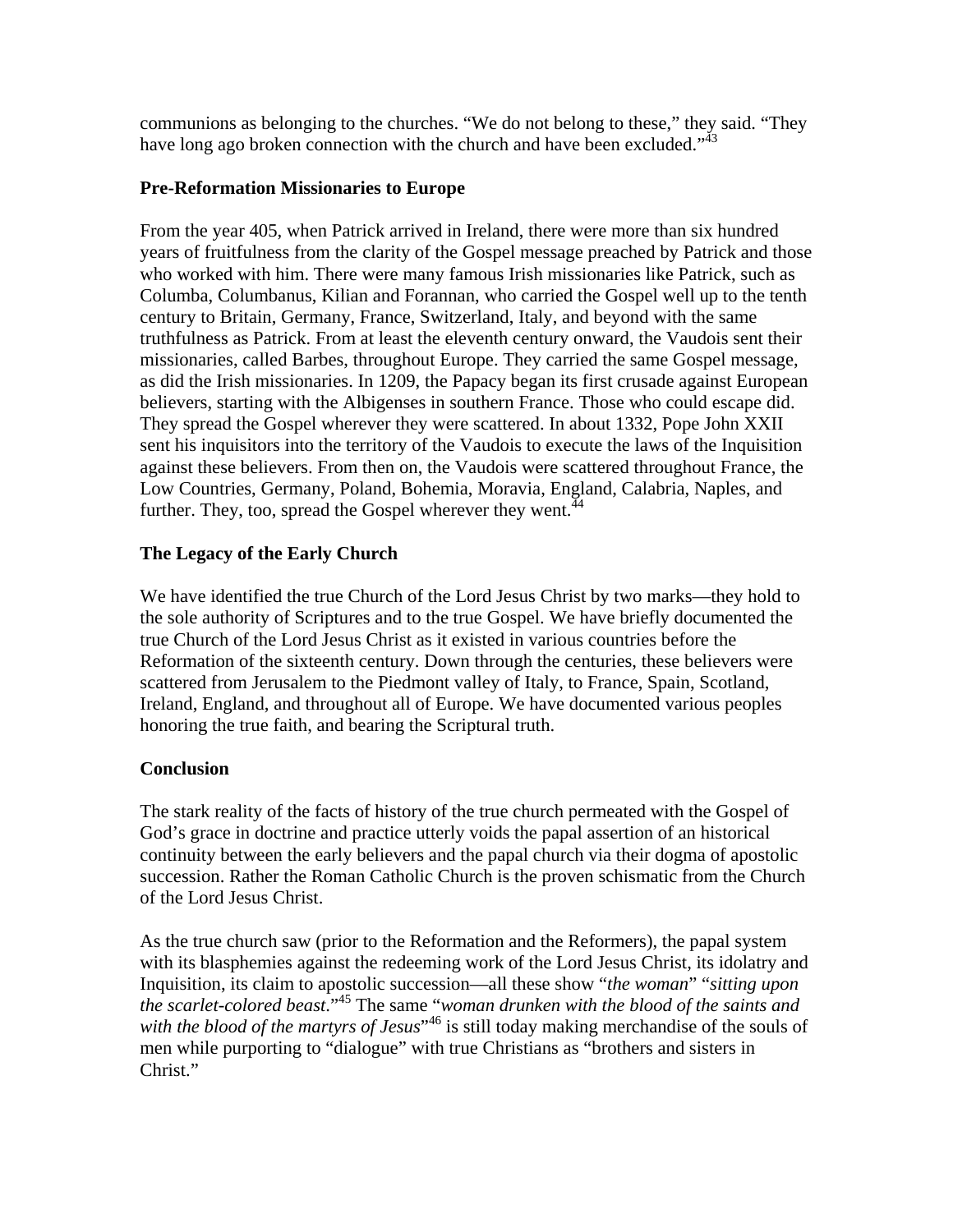However, the wary understand that the love for the Papacy is hazardous, such so, as to bring to mind the Scripture, "*all the world wondered after the beast*."47 They have noted that, as with the funeral of John Paul II, so also with April 2008's visit of Benedict XVI to the United States. Both were widely received with such reverence and awe as to be called adoration.

Like true believers of old, we must enter into battle. The Lord is with us; we will have the final victory. The command of the Holy Spirit is still this: "*having done all*, *to stand*. *Stand therefore*."48 The certainty that we know Him and are His should animate our efforts, and encourage us in our struggles. The glory of God's free grace in the Gospel, based on the written Word of Scripture alone, remains the legacy of the Early Church and is still available to all the Lord's people.

# **Notes**

- 1. <http://z22.whitehouse.gov/news/releases/2008/04/20080416.html>4/21/08
- 2. "The Catholic faithful *are required to profess* that there is an historical continuity—rooted in the apostolic succession between the Church founded by Christ and the Catholic Church:..." Official Declaration "Dominus Iesus" 2000 §16. Italic in the original.
- 3. "Responses to Some Questions Regarding Certain Aspects of the Doctrine on the Church.

[www.vatican.va/roman\\_curia/congregations/cfaith/documents/rc\\_con\\_cfaith\\_doc](http://www.vatican.va/roman_curia/congregations/cfaith/documents/rc_con_cfaith_doc_20070629_responsa-quaestiones_en.html) [\\_20070629\\_responsa-quaestiones\\_en.html](http://www.vatican.va/roman_curia/congregations/cfaith/documents/rc_con_cfaith_doc_20070629_responsa-quaestiones_en.html) 8/10/2007

- 4. [www.whitehouse.gov/news/releases/2008/04/20080416.html](http://www.whitehouse.gov/news/releases/2008/04/20080416.html) 4/21/2008
- 5. <http://www.wnbc.com/news/15937320/detail.html>4/21/2008
- 6. Matthew 16:16-17
- 7. Acts 8:1
- 8. The terms overseer and elder/pastor are used interchangeably (Acts 20:17, 28; I Peter 5:1-4).
- 9. Matthew 16:18
- 10. Ephesians 1:22-23
- 11. Ephesians 2:8, 9
- 12. Corinthians 10:32
- 13. I Corinthians 1:2
- 14. Colossians 4:16
- 15. Revelation 1:11
- 16. Romans 1:16
- 17. *Catechism of the Catholic Church* (1994), Para 874
- 18. *Catechism,* Para 982
- 19. *Catechism,* Para 98
- 20. *Catechism,* Para 181
- 21. *Catechism,* Para 882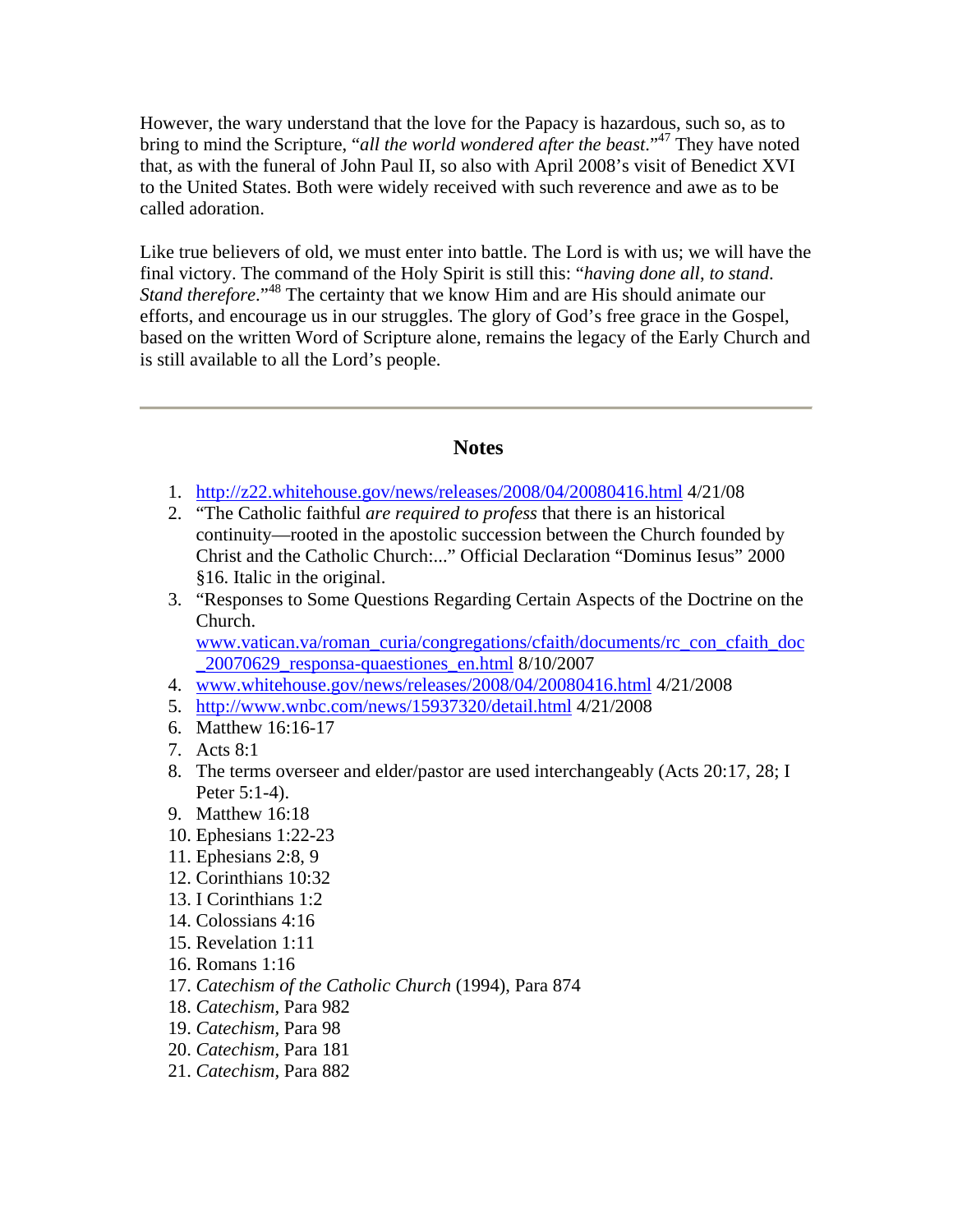- 22. George Stanley Faber, *The Primitive Doctrine of Justification, Investigated* (London: R. B. Seely and W. Burnside, 1837) Ch. IV, p. 87
- 23. Ibid., p. 80
- 24. Ibid., p. 89
- 25. Ibid., p. 94
- 26. Ibid, p. 96
- 27. Ibid, pp. 100-101
- 28. J. A. Wylie, *History of Protestantism* Vol. I, pp. 10-15. See also Peter Allix, *Some Remarks upon the Ecclesiastical History of the Ancient Church of Piedmont*, originally printed in 1690; 1989 reprint of 1821 edition, p. 192.
- 29. Allix, *Ancient Church of Piedmont*, p. 1. See also Thomas M'Crie, *History of the Progress & Suppression of the Reformation in Italy in the Sixteenth Century*  (Edinburgh & London: Wm. Blackwood & Sons, 1856).
- 30. Allix, p. 4.
- 31. George Stanley Faber, Personal letter to Dr. Gilly quoted in William Stephen Gilly, *Vigilantius and His Times* (London: Seeley, Burnside, & Seeley, 1844) Reprint. pp.335-338.
- 32. Ibid.
- 33. Ibid.
- 34. Wylie, Vol. I, Book I, p. 19
- 35. Letter to Emperor Mauritius as recorded in Baronius, *ad h. annum*, n. 29, in Allix, *Ancient Church of Piedmont,* p. 35.
- 36. Peter Allix, *Remarks upon the Ecclesiastical History of the Ancient Churches of the Albigenses,* first published in 1692. 1989 Reprint of the Clarendon Press, Oxford, 1821 edition.
- 37. Allix, pp. 182-183.
- 38. See *The Noble Lesson* and other works, a catalog of which is recorded in Samuel Morland, *The History of the Evangelical Churches of the Valleys of Piemont* (Henry Hills, 1658) Reprint. Morland was sent by Oliver Cromwell to put pressure on the Duke of Savoy to stop the "bloudy massacre" of the Vaudois in 1655. Morland received many original manuscripts of the Vaudois at that time and put them in the public library at the University of Cambridge, from which they shortly disappeared. Morland in his two volume *History* was careful to quote widely from these original sources.
- 39. Acts 5:29
- 40. Bury's edition of Gibbon's History, VI. p. 543
- 41. Adeney, *The Greek and Eastern Churches*, pp. 217-219
- 42. George Stanley Faber, *The History of the Ancient Vallenses and Albigenses*  (London, 1828) Book II & III.
- 43. Such is the testimony of Gregory Magistos, A. D., 1058, whose history is one of the chief sources of information. For the documentation see "Paulicians and Bogomil Churches"

[www.pbministries.org/History/John%20T.%20Christian/vol1/history\\_04.htm](http://www.pbministries.org/History/John%20T.%20Christian/vol1/history_04.htm) 4/8/2008

44. Wylie, Vol. III, Book 16th.